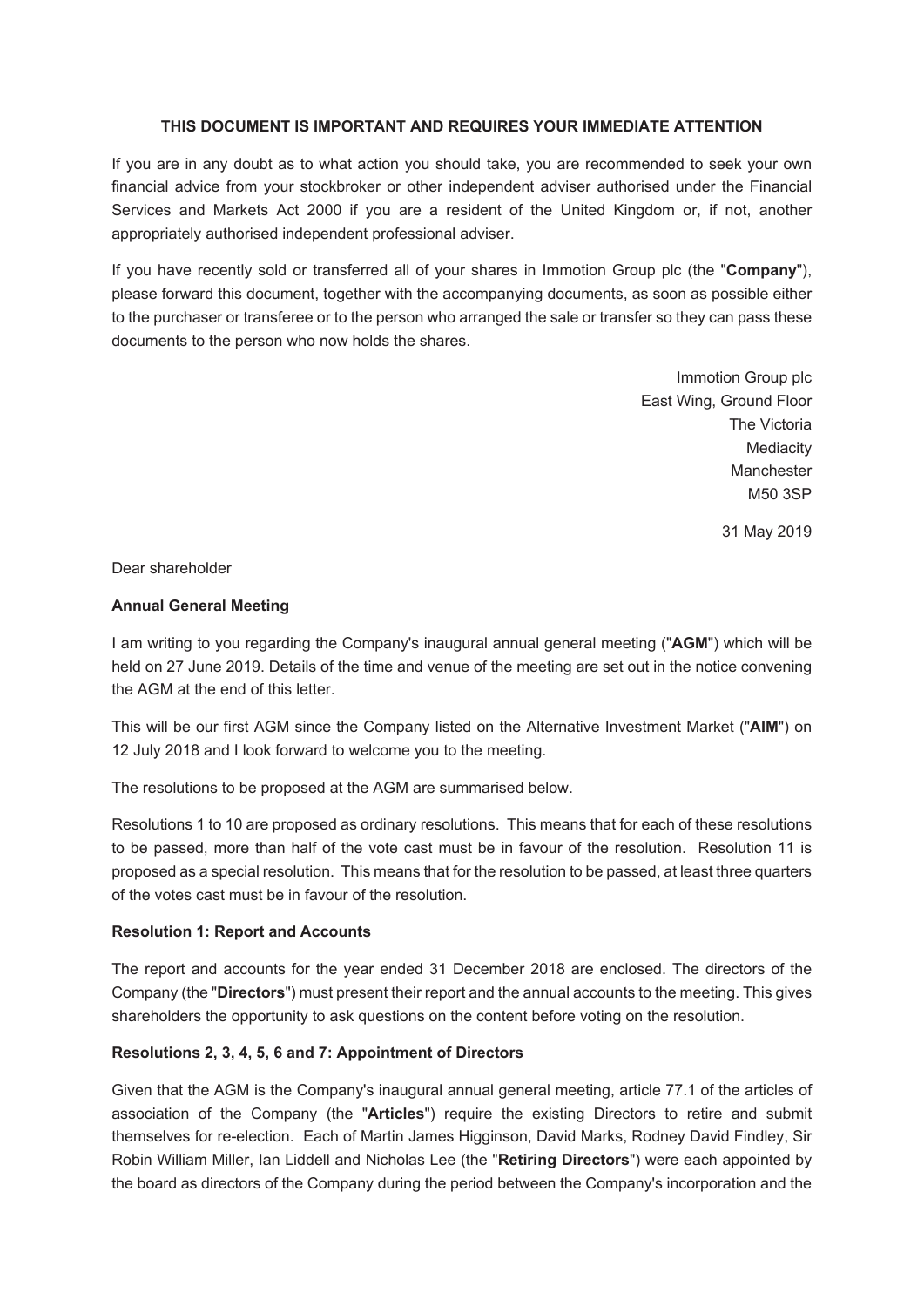date of the AGM, consequently it is proposed in accordance with the Articles, the Retiring Directors retire as directors and subsequently be re-elected as directors by ordinary resolutions of the shareholders.

# **Resolution 8: Appointment of Auditors**

An ordinary resolution will be proposed to appoint Haysmacintyre LLP as the Company's auditors to hold office from the conclusion of the AGM until the conclusion of the next general meeting at which accounts are laid before the members of the Company. This is recommended by the Audit Committee.

# **Resolution 9: Remuneration of the Auditors**

An ordinary resolution will be proposed to authorise the Directors to determine the remuneration payable to the auditors.

# **Resolution 10: Directors' Authority to Allot Shares**

This ordinary resolution seeks shareholder approval for the Directors to be authorised to allot shares. Under the provisions of section 551 of the Companies Act 2006 (the "**Act**"), the Directors are not permitted to allot shares unless authorised to do so by the shareholders. The Act provides for such authority to be granted either by the Company in general meeting or by the Articles and, in both cases, such authority must be renewed every five years. Notwithstanding the statutory provisions, in accordance with institutional best practice, it is the present intention of the Directors to seek a similar authority each year.

The Directors seek authority to allot shares in the capital of the Company up to a maximum nominal amount of £33,136.18 (representing 33 per cent. of the issued share capital as at the date of this document). This will facilitate the raising of further funds and the making of investments and acquisitions in pursuit of the previously approved investing policy. This power will last until the conclusion of the next annual general meeting of the Company.

# **Resolution 11: Directors' Power to Dis-apply Pre-emption Rights**

This special resolution, which will be proposed as a special resolution, supplements the Directors' authority to allot shares in the Company proposed by resolution 10.

Section 561 of the Act requires a company proposing to allot equity securities (which includes selling shares held in treasury) to offer them first to existing shareholders in proportion to their existing shareholdings. Equity securities include ordinary shares, but do not include shares issued under employee share schemes. If resolution 10 is passed, the requirement imposed by section 561 of the Act will not apply to allotments by the Directors in two cases:

- 1. in connection with a rights (or similar) issue, where strict application of the principle in section 561 of the Act could (for example) either result in fractional entitlements to shares arising or require the issue of shares where this would be impractical because of local, legal or regulatory requirements in any given overseas jurisdiction; and
- 2. allotments of shares for cash up to a total nominal value of £15,061.90 (representing 15 per cent. of the issued share capital as at the date of this document). This gives the Directors flexibility to take advantage of business opportunities as they arise.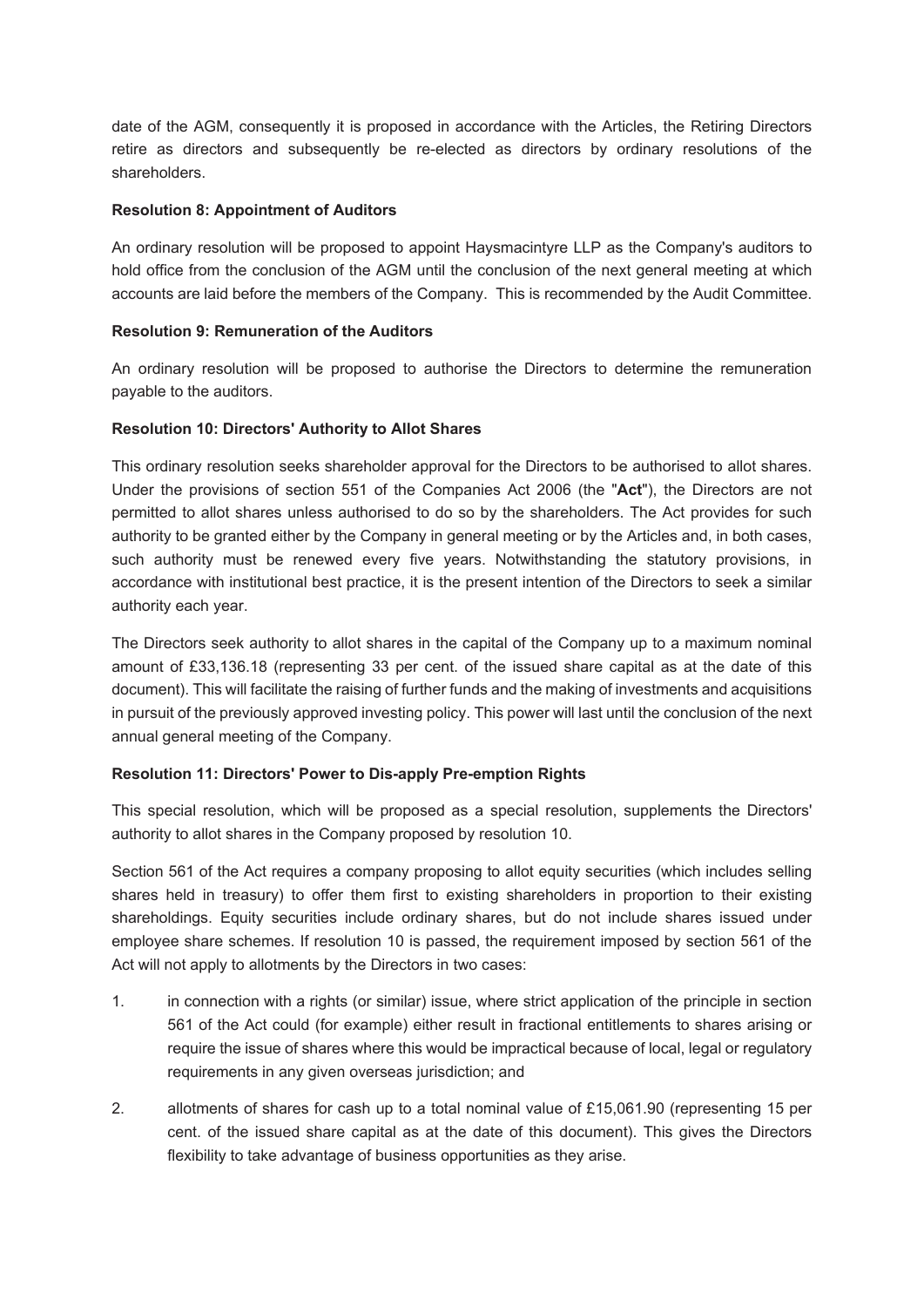This authority will expire at the conclusion of the next annual general meeting except in so far as commitments to allot shares have been entered into before that date. It is the present intention of the Directors to seek a similar authority annually.

The Directors believe that this resolution together with resolution 10 will provide the Company with flexibility to take advantage of business opportunities that may arise.

### **Action to be taken in the event that you cannot attend the AGM**

If you cannot attend the AGM in person, please refer to the notes to the notice of the meeting appended to this letter.

If you do not intend the AGM in person and hold you ordinary shares in certificated form, you are encouraged to complete the accompanying form of proxy ("**Form of Proxy**") and return it in accordance with the instructions printed thereon as soon as possible, but in any event so as to be received by post or, during normal business hours only, by hand, at Neville Registrars Limited, Neville House, Steelpark Road, Halesowen, B62 8HD, by no later than 11:30 a.m. on 25 June 2019 (or, in the case of an adjournment of the AGM, not later than 48 hours before the time fixed for the holding of the adjourned meeting (excluding any part of a day that is not a Business Day)).

If you hold your ordinary shares in the Company in uncertificated form (that is, in CREST) you may vote using the CREST Proxy Voting service in accordance with the procedures set out in the CREST Manual (please also refer to the accompanying notes to the notice of the AGM set out at the end of this letter). Proxies submitted via CREST must be received by the Company's agent (CREST ID: 7RA11) by no later than 11:30 a.m. on 25 June 2019 (or, in the case of an adjournment, not later than 48 hours before the time fixed for the holding of the adjourned meeting (excluding any part of a day that is not a Business Day)).

Alternatively, shareholders can submit their vote electronically at www.sharegateway.co.uk by completing the authentication requirements on the website so as to be received by 11:30 a.m. on 25 June 2019 (or, in the case of an adjournment, not later than 48 hours before the time fixed for the holding of the adjourned meeting (excluding any part of a day that is not a Business Day)). Shareholders will need to use their personal proxy registration code, which is printed on the Form of Proxy, to validate the submission of their proxy online.

The completion and return of the Form of Proxy (whether in hard copy or via CREST) or voting electronically (as the case may be) will not prevent you from attending and voting in person at the AGM, or any adjournment thereof, should you wish to do so.

# **Shareholder queries**

Should you have any queries in respect of the AGM, please do not hesitate to contact Daniel Wortley, Company Secretary.

### **Recommendation**

The Directors consider that all the proposals to be considered at the AGM are in the best interests of the Company and its shareholders as a whole and are most likely to promote the success of the Company. The Directors unanimously recommend that you vote in favour of all the proposed resolutions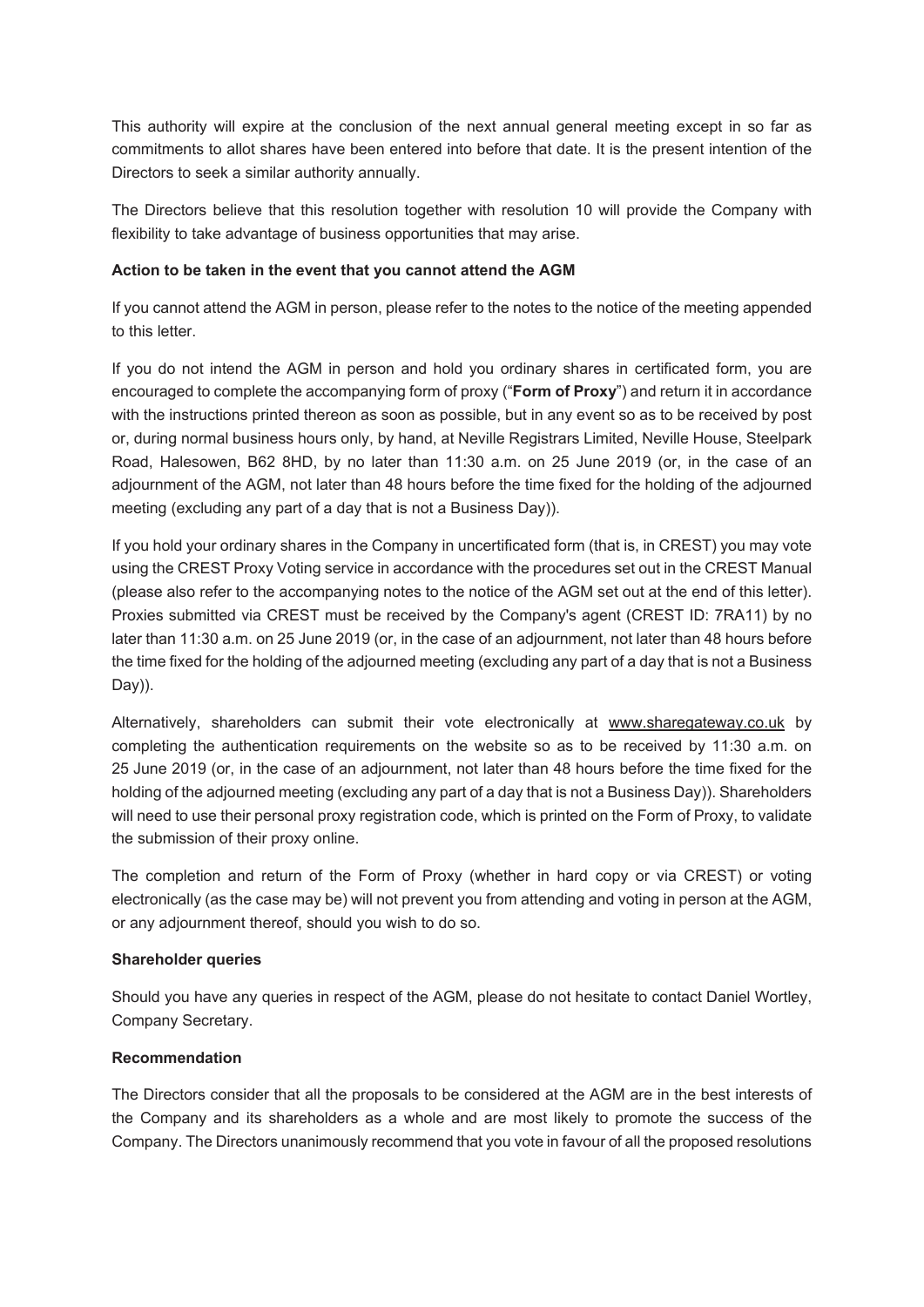as they intend to do in respect of their own beneficial holdings currently amounting to 19.12 per cent. of the issued ordinary shares of the Company as at the date of this document.

Yours faithfully

Sir Robin William Miller Non-Executive Chairman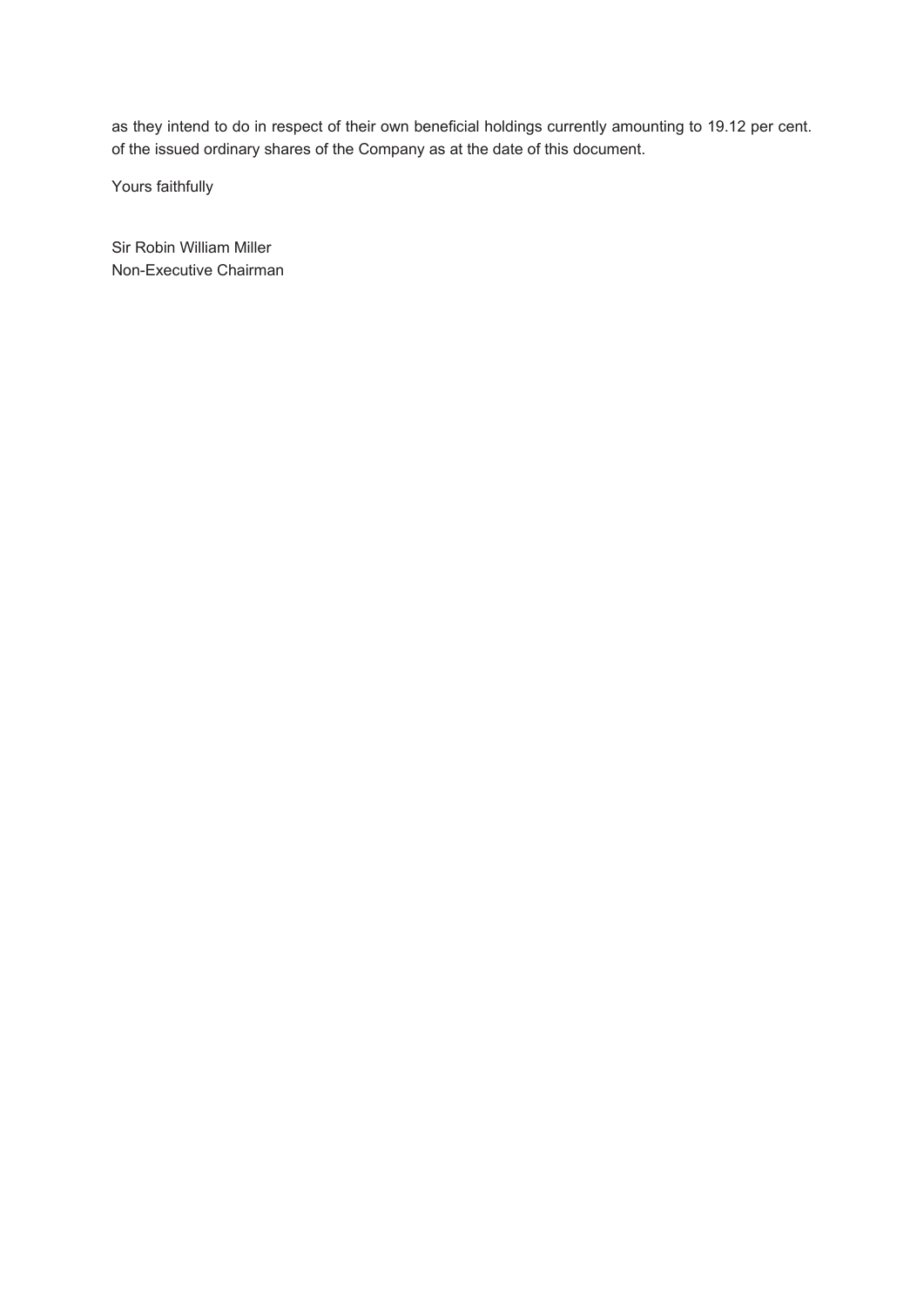# **IMMOTION GROUP PLC**

(Incorporated in England and Wales, number 10964782)

Notice is hereby given that the annual general meeting of Immotion Group plc (the "**Company**") will be held at the offices of the Company at East Wing, Ground Floor, The Victoria, Mediacity, Manchester, M50 3SP at 11:30 a.m. on 27 June 2019 to consider and, if thought fit, pass the following resolutions as ordinary resolutions other than resolution 11 which will be proposed as a special resolution.

# **Ordinary Business**

- 1. To receive the Company's accounts for the financial year ended 31 December 2018 together with the directors' report and the auditors' report thereon.
- 2. To re-elect Rodney David Findley as a director of the Company ("**Director**").
- 3. To re-elect Martin James Higginson as a Director.
- 4. To re-elect Nicholas Lee as a Director.
- 5. To re-elect Ian Liddell as a Director.
- 6. To re-elect Sir Robin Miller as a Director.
- 7. To re-elect David Marks as a Director.
- 8. To appoint Haysmacintyre LLP as the auditors of the Company.
- 9. To authorise the Directors to agree the remuneration of the auditors of the Company.
- 10. That the Directors be generally and unconditionally authorised for the purpose of section 551 of the Companies Act 2006 (the "**Act**") to exercise all the powers of the Company to allot or grant rights to subscribe for or to convert any security into shares in the Company up to an aggregate nominal amount of £33,136.18 provided that:
	- 10.1 (except as provided in paragraph 10.2 below) this authority shall expire on the date of the next annual general meeting of the Company; and
	- 10.2 the Company may before such expiry make an offer or agreement which would or might require shares or equity securities, as the case may be, to be allotted or such rights granted after such expiry and the Directors may allot shares or equity securities or grant such rights, as the case may be, in pursuance of such offer or agreement notwithstanding that the authority conferred by this resolution has expired.

All unexercised authorities previously granted to the Directors to allot shares or to grant rights to subscribe for or to convert any security into shares be and are hereby revoked.

### **Special Business**

11. That, subject to the passing of resolution 10 above, the Directors, pursuant to the general authority conferred on them, be empowered pursuant to section 570 of the Act to allot for cash, either pursuant to the authority so conferred or where the equity securities are held by the Company as treasury shares (within the meaning of section 724(5) of the Act), equity securities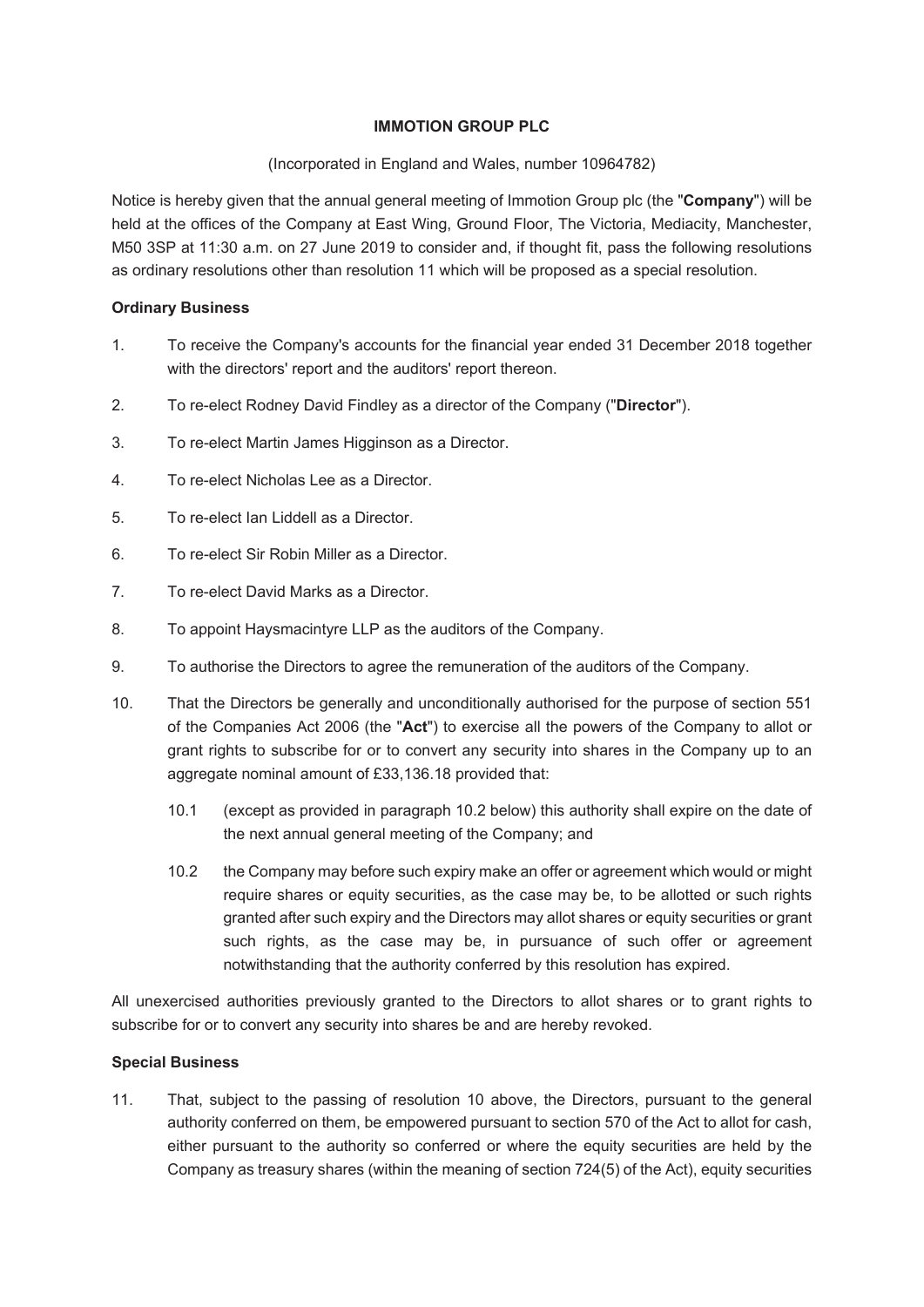(within the meaning of section 560 of the Act) as if section 561 of the Act did not apply to any such allotment provided that this power shall be limited to the allotment of equity securities:

- 11.1 made in connection with an offer of securities, open for acceptance for a fixed period, by the Directors to holders of ordinary shares of the Company on the register on a fixed record date in proportion (as nearly as may be) to their then holdings of such shares (but subject to such exclusions or other arrangements as the Directors may deem necessary or expedient to deal with treasury shares or any legal or practical problems under the laws or requirements of any recognised regulatory body or any stock exchange in any overseas territory or in connection with fractional entitlements) or by virtue of shares being represented by depositary receipts or any other matter whatsoever; and/or
- 11.2 wholly for cash (otherwise than pursuant to paragraph 9.1 above) up to an aggregate nominal value of £15,061.90,

and shall expire on the conclusion of the next annual general meeting of the Company but the Company may before such expiry make an offer or agreement which would or might require equity securities to be allotted after such expiry and the Directors may allot equity securities pursuant to such an offer or agreement notwithstanding that the power conferred by this resolution has expired.

All unexercised authorities previously granted to the Directors under section 570 of the Act are hereby revoked.

31 May 2019

By order of the board

Registered office Immotion Group plc East Wing, Ground Floor The Victoria Mediacity Manchester M50 3SP

Daniel Frederick Greenfield Wortley *Company Secretary* 

Registered in England and Wales, number 10964782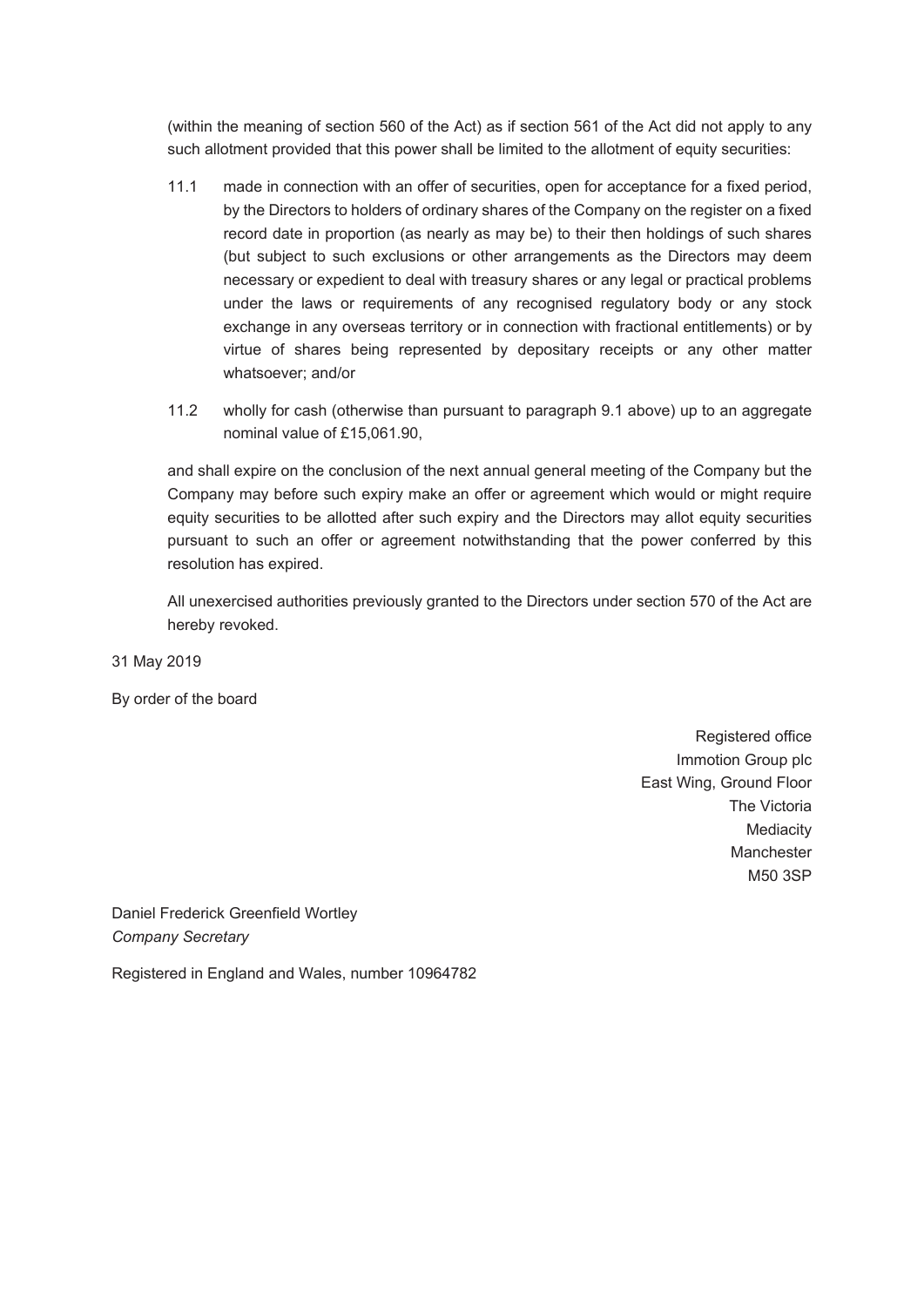#### **Notes**

The following notes explain your general rights as a member of the Company and your right to attend and vote at this meeting or to appoint someone else to vote on your behalf.

- 1. Pursuant to Regulation 41 of Uncertificated Securities Regulations 2001, the Company specifies that only those members entered in the register of members of the Company as at 11:30 a.m. on 25 June 2019 shall be entitled to attend and vote at the meeting convened above in respect of the number of shares registered in their names at that time. This time will still apply for the purpose of determining who is entitled to attend and vote if the annual general meeting is adjourned from its scheduled time by 48 hours or less. If the annual general meeting is adjourned for longer, members who wish to attend and vote must be on the Company's register of members by 48 hours (excluding any part of a day that is not a business day) before the time fixed for the adjourned meeting. Changes to entries on the register of members after that time will be disregarded in determining the rights of any person to attend or vote at the meeting.
- 2. A member entitled to attend and vote at the meeting convened by the above notice is entitled to appoint another person as his proxy to exercise all or any of his rights to attend and to speak and vote at the meeting. On a poll demanded, all of a member's voting rights may be exercised by one or more duly appointed proxies. Any such member may appoint more than one proxy provided that each proxy is appointed to exercise the rights attached to a different share or shares held by such member. You may not appoint more than one proxy to exercise rights attached to any one share. A proxy must vote in accordance with any instructions given by the appointing member. To appoint more than one proxy, please contact Neville Registrars Limited, Neville House, Steelpark Road, Halesowen, B62 8HD. A proxy need not be a member of the Company, but they must attend the meeting to represent the relevant member. Appointing a proxy will not prevent a member from attending in person and voting at the meeting. If you wish your proxy to speak on your behalf at the meeting you will need to appoint your own choice of proxy (not the chairman of the meeting) and give your instructions directly to them.
- 3. A form of appointment of proxy is enclosed. Please carefully read the instructions on how to complete the form of proxy. To appoint a proxy using this form in hard copy form, this form must be completed and signed, sent or delivered to Neville Registrars Limited, Neville House, Steelpark Road, Halesowen, B62 8HD. In the case of a member which is a company, the proxy form must be executed under its common seal or signed on its behalf by an officer of the company or an attorney of the company. If you return more than one proxy appointment, either by hard copy form or by electronic form, that received last by the registrar before the latest time for the receipt of proxies will take precedence. The completion and return of a form of proxy does not preclude a member from subsequently attending and voting at the meeting in person if he or she so wishes. If a member has appointed a proxy and attends the meeting in person, such proxy appointment will automatically be terminated.
- 4. CREST members who wish to appoint a proxy or proxies through the CREST Electronic Proxy Appointment Service may do so for the meeting to be held at 11:30 a.m. (BST) on 27 June 2019 and any adjournments) thereof by following the procedures described in the CREST manual. All messages relating to the appointment of a proxy or an instruction to a previouslyappointed proxy, which are to be transmitted through CREST, must be received by the Registrars (ID 7RA11) no later than 11:30 a.m. (BST) on 25 June 2019, or, if the meeting is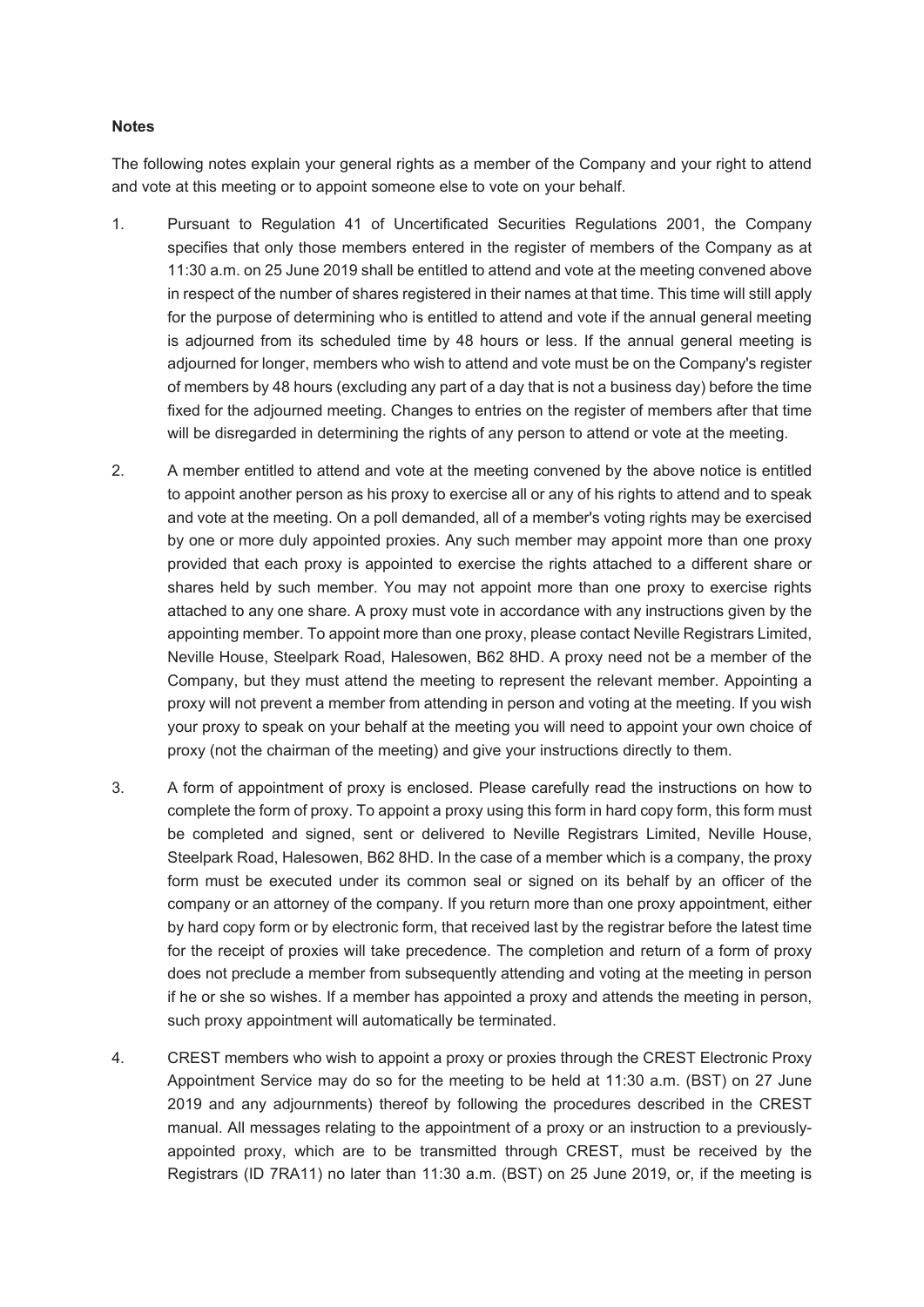adjourned, 48 hours before the time fixed for the adjourned meeting (excluding any part of a day that is not a business day). Please note the following:

- 4.1 in order for a proxy appointment or instruction made using the CREST service to be valid, the appropriate CREST message (a "**CREST proxy instruction**") must be properly authenticated in accordance with Euroclear UK & Ireland Limited's specifications and must contain the information required for such instructions, as described in the CREST manual. The message, regardless of whether it constitutes the appointment of a proxy or is an amendment to the instruction given to a previously appointed proxy must, in order to be valid, be transmitted so as to be received by the issuer's agent by the latest time(s) for receipt of proxy appointments specified in this notice. For this purpose, the time of receipt will be taken to be the time (as determined by the timestamp applied to the message by the CREST application host) from which the issuer's agent is able to retrieve the message by enquiry to CREST in the manner prescribed by CREST. After this time any change of instructions to proxies appointed through CREST should be communicated to the appointee through other means;
- 4.2 CREST members and, where applicable, their CREST sponsors or voting service providers should note that Euroclear UK & Ireland Limited does not make available special procedures in CREST for any particular messages. Normal system timings and limitations will therefore apply in relation to the input of CREST proxy instructions. It is the responsibility of the CREST member concerned to take (or, if the CREST member is a CREST personal member or sponsored member or has appointed a voting service provider(s), to procure that his CREST sponsor or voting service provider(s) take(s)) such action as shall be necessary to ensure that a message is transmitted by means of the CREST system by any particular time. In this connection, CREST members and, where applicable, their CREST sponsors or voting service providers are referred in particular to those sections of the CREST manual concerning practical limitations of the CREST system and timings; and
- 4.3 the Company may treat as invalid a CREST proxy instruction in the circumstances set out in regulation 35(5)(a) of the Uncertificated Securities Regulations 2001.
- 5. A member's instructions to the proxy must be indicated in the appropriate space provided. The form of proxy includes a vote withheld option. To abstain from voting on a resolution, select the relevant 'Vote withheld' box. Please note that a vote withheld is not a vote in law and will not be counted in the calculation of the proportion of the votes for and against any particular resolution. If no voting indication is given, your proxy will vote or abstain from voting at his or her decision. Your proxy will vote (or abstain from voting) as he or she thinks fit in relation to any other matter which is put before the meeting.
- 6. The form of proxy must be signed by the appointor or his attorney duly authorised in writing. The appointment of a proxy and the original or duly certified copy of the power of attorney or other authority (if any) under which it is signed or authenticated should be deposited with the Company's registrar at the address shown on the proxy form not later than 11:30 a.m. on 25 June 2019 or 48 hours (excluding any part of a day that is not a business day) before the time for holding any adjourned meeting or (in the case of a poll not taken on the same day as the meeting or adjourned meeting) for the taking of the poll at which it is to be used.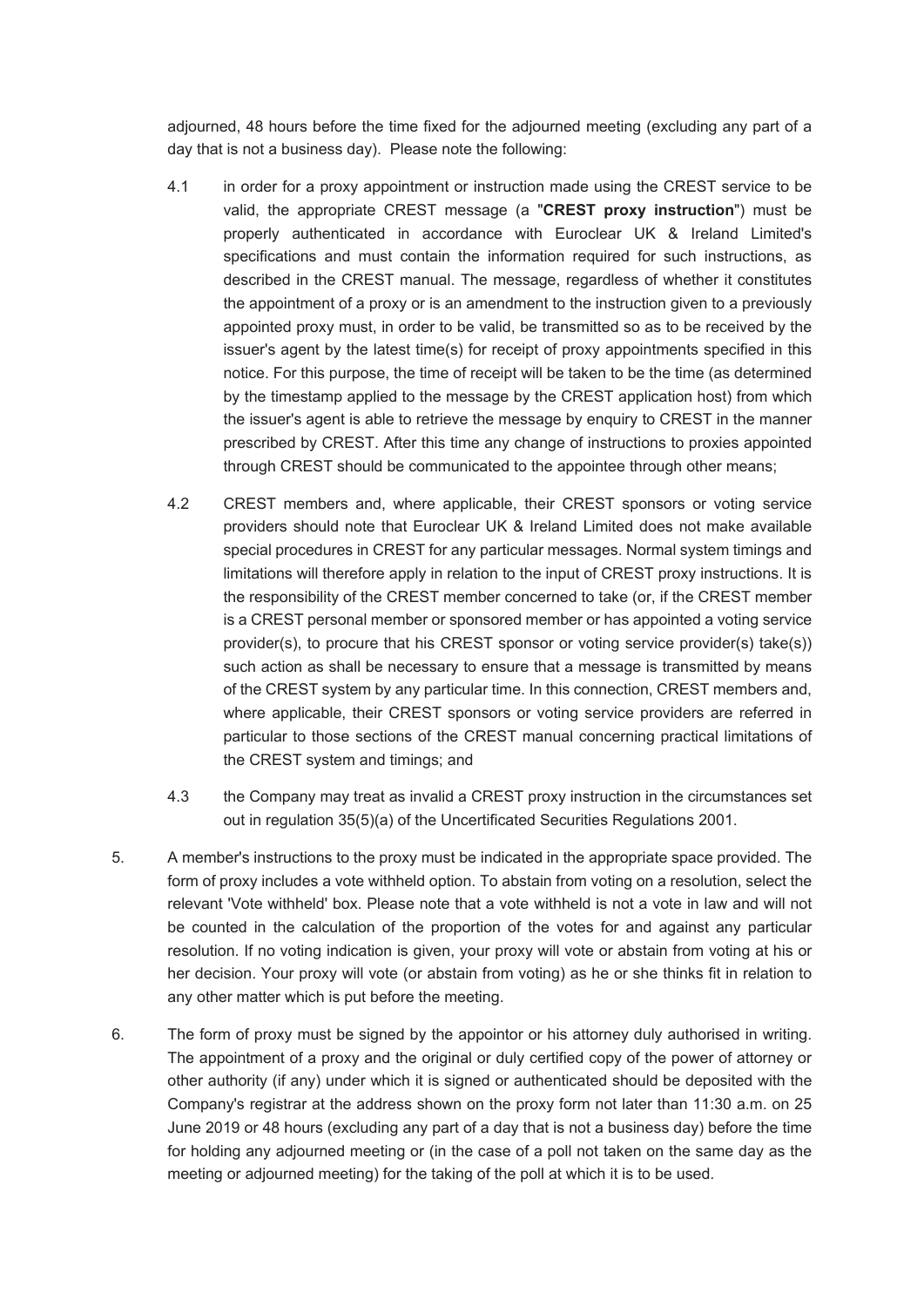- 7. Shareholders can submit their vote electronically at www.sharegateway.co.uk by completing the authentication requirements on the website so as to be received by 11:30 a.m. on 25 June 2019 (or, in the case of an adjournment, not later than 48 hours before the time fixed for the holding of the adjourned meeting (excluding any part of a day that is not a Business Day)). Shareholders will need to use their personal proxy registration code, which is printed on the Form of Proxy, to validate the submission of their proxy online.
- 8. As at the close of business on the date immediately preceding this notice, the Company's issued share capital comprised 250,351,584 ordinary shares. Each ordinary share carries the right to vote at the meeting and, therefore, the total number of voting rights in the Company as at close of business on the date immediately preceding this notice is 250,351,584.
- 9. In the case of joint holders of shares, where more than one of the joint holders purports to appoint a proxy, only the appointment submitted by the most senior holder will be accepted. Seniority is determined by the order in which the names of the joint holders appear in the Company's register of members in respect of the joint holding (the first named being the most senior).
- 10. Any corporation which is a member can appoint one or more corporate representatives who may exercise on its behalf all of its powers as a member provided that they do not do so in relation to the same shares.
- 11. In order to revoke a proxy instruction you will need to inform the Company by sending a signed hard copy notice clearly stating your intention to revoke your proxy appointment to the Company's registrars. In the case of a member which is a company, the revocation notice must be executed in accordance with note 9 above. Any power of attorney or any other authority under which the revocation notice is signed (or a duly certified copy of such power or authority) must be included with the revocation notice and must be received by the Company's registrars not less than 48 hours (excluding any part of a day that is not a business day) before the time fixed for the holding of the meeting or any adjourned meeting (or in the case of a poll before the time appointed for taking the poll) at which the proxy is to attend, speak and to vote. If you attempt to revoke your proxy appointment but the revocation is received after the time specified then, subject to the paragraph directly below, your proxy appointment will remain valid.
- 12. Except as provided above, members who have general queries about the meeting should contact the Company Secretary in writing at the Company's registered office. No other methods of communication will be accepted.
- 13. Each of the resolutions to be put to the meeting will be voted on a show of hands.
- 14. Copies of the articles of association of the Company, all service contracts of the directors employed by the Company and the letters of appointment of the non-executive directors of the Company are available for inspection by the members of the Company during normal business hours (Saturdays, Sundays and public holidays excepted) from the date of this notice until the close of the meeting.
- 15. Any shareholder attending the meeting has the right to ask questions. Pursuant to section 319A of the Act, the Company must cause to be answered at the meeting any question relating to the business being dealt with at the meeting that is put by a shareholder attending the meeting,